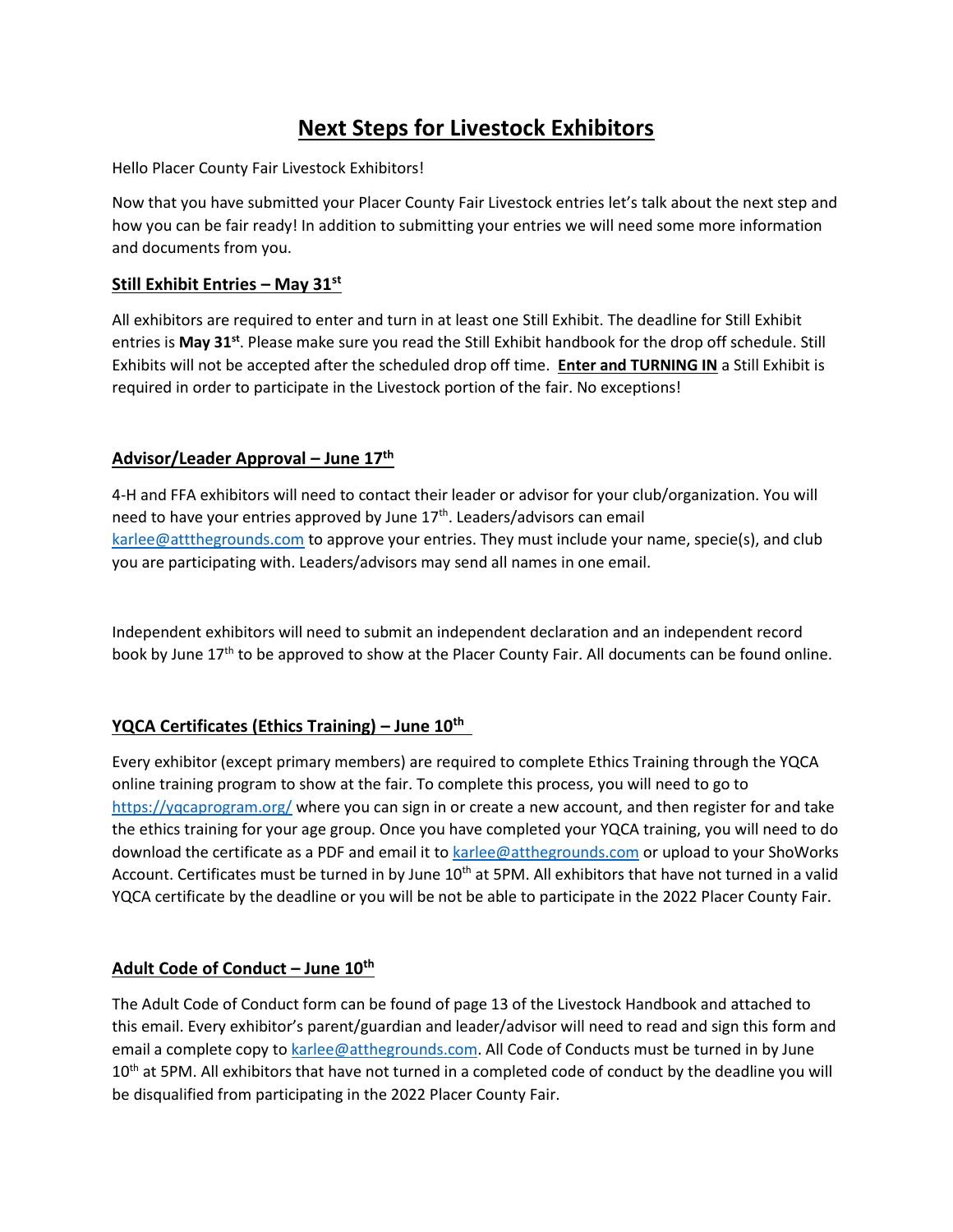## **Bill of Sale/Hatch Receipt – June 10th**

For exhibitors registered to show in a market class, bred & fed class, and/or a replacement class, a bill of sale, hatch receipt, and/or bred and owned statement will need to be provided to the fair by June  $10<sup>th</sup>$  at 5PM. This can be uploaded on your ShoWorks as a PDF. All exhibitors that have not turned in a bill of sale, hatch receipt, and/or bred & owned statement by the deadline will be disqualified from participating in the 2022 Placer County Fair. Below is a list of what type of form an exhibitor will need to submit:

**Bill of Sale**: This is required for all exhibitors (beef, sheep, meat goats, swine, and meat rabbits) who purchased an animal from a breeder and are entered in a market class, bred & fed class, and/or a replacement class.

**Hatch Receipt**: This is required for all exhibitors (poultry) who purchased a market turkey(s), duck(s), and/or chicken(s) from a store or hatchery.

**Bred & Owned Statement**: This is required for all exhibitors that bred and raised their own animal. An example document can be found on the fair website. This document must be signed by a parent/guardian and a leader/advisor.

## **Auction Photo Upload – June 17th**

Market and replacement exhibitors are encouraged to login to their ShoWorks account and submit up to 3 photos and 1 video. These photo(s)/video will be used on the online auction site to promote your project during the auction and after for add-ons. There will be an option to submit up to 3 photos and 1 video per entry. This means the exhibitor should post photo(s) and/or video for each market/replacement animal entered. Those animals that are not declared to sell will not be used in the online auction. Be sure to attach your market animal pictures to the correct ear tag entry.

Photo/Video Requirements:

- ✓ Suggested 4-H, FFA or Independent uniform
- $\checkmark$  Exhibitors must be in presentable clothing
- $\checkmark$  Animals do not need to be fitted, but can be
- $\checkmark$  Photo(s)/video(s) should include both the exhibitor and the animal/product
- $\checkmark$  Backgrounds should be presentable and appropriate
- $\checkmark$  Photo(s)/video(s) are for marketing purposes only and will not be used for judging
- $\checkmark$  Photo(s) can be those used in the exhibitor's buyer's letter

\*If previously uploaded photos do not meet these requirements, you may reupload new photos through the ShoWorks website

Auction photo(s) and video(s) must be submitted by June  $17<sup>th</sup>$  at 5PM. Those exhibitors that do not submit proper/appropriate photos will not have a photo listed for the online auction. Exhibitors that so not submit photos at all will not have a photo listed for the online auctions. Only the Placer County Fair Logo will be present for these exhibitors.